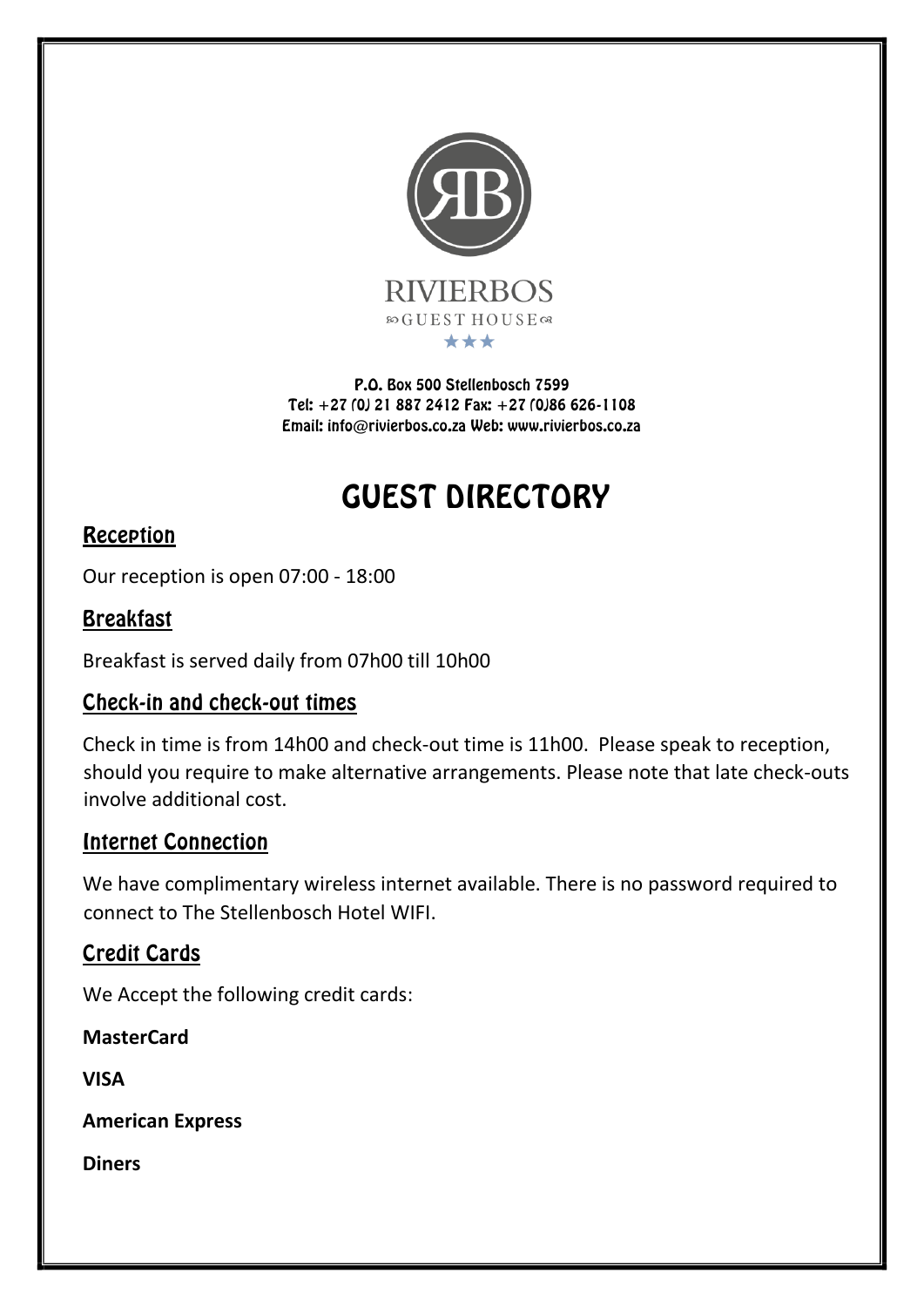# Housekeeping

All our rooms are cleaned daily. Should you require extra linen or towels, please feel free to speak to reception for assistance. Water is Africa's most precious resource, so if you staying for more than one night, please leave your towel on the floor should you want them to be washed, alternatively please leave them on the towel rack.

# Laundry

Hand it in at reception (bags provided). For same-day-service, laundry should be handed in by 09h00 every morning.

# Dry Cleaning

Should you have any dry cleaning, ironing or special washing needs, please inform reception.

# Towels

Extra towels are available from housekeeping or reception.

# **Hairdryers**

Please ask reception.

# Irons and Ironing boards

Please contact reception.

#### **Maintenance**

Should any electrical or mechanical item in your room be faulty, please bring this to the attention of Management so that immediate action can be taken.

# Electrical Appliances

Electrical outlets in the Guest House are 220/240 V. Adaptors and international standard plugs are available from reception.

# Air-Conditioning

All our rooms are equipped with air-conditioning. Should you need any assistance with the operation, please contact reception. We request that you please close the doors and the windows of your room whilst using the air-conditioning.

# Daytrips/-tours

Reception will inform you about an interesting variety of daytrips, short tours.